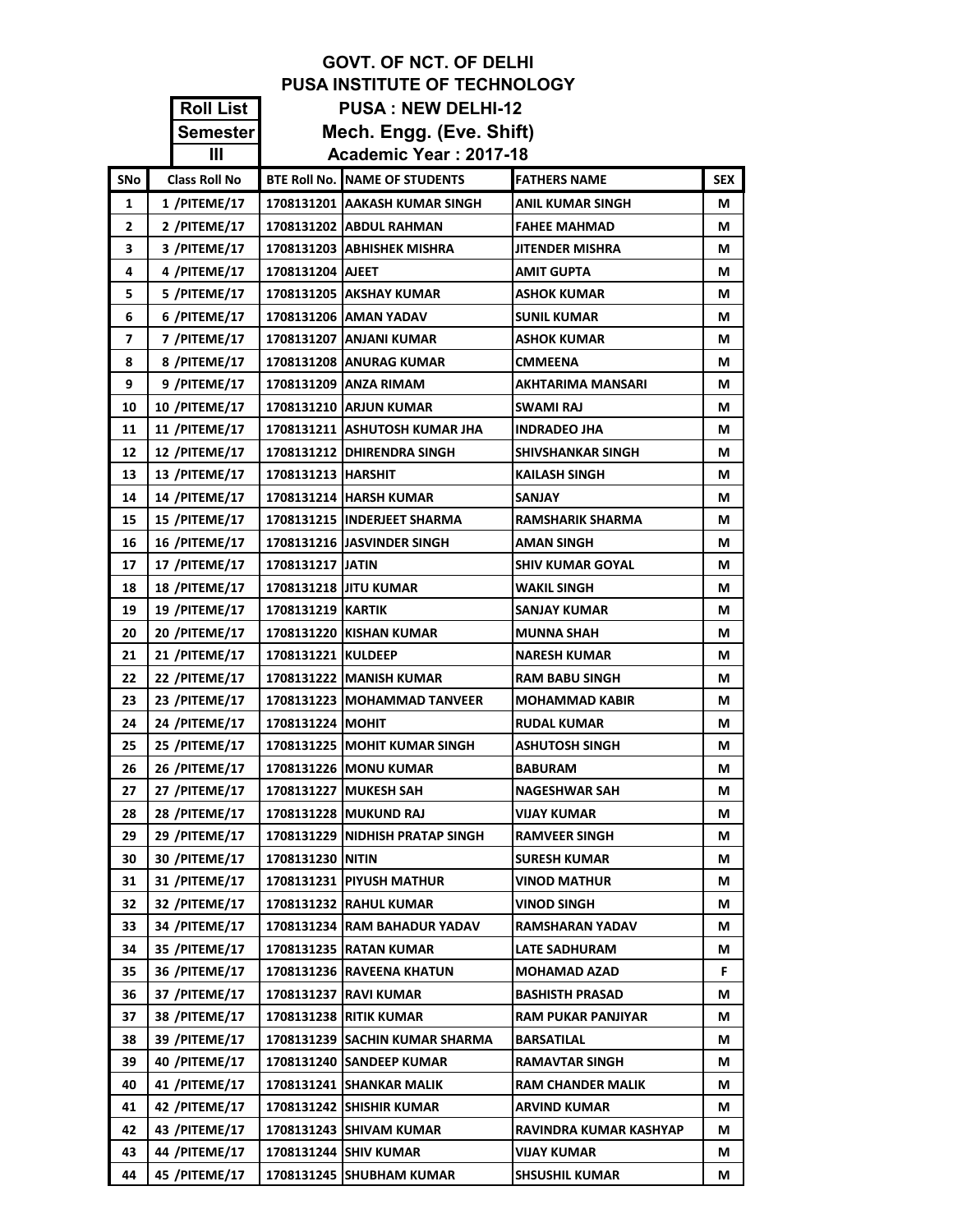| 45 | 46 /PITEME/17        | 1708131246 SIDDHARTH         |                               | <b>MANOJ KUMAR</b>          | м |
|----|----------------------|------------------------------|-------------------------------|-----------------------------|---|
| 46 | 47 /PITEME/17        |                              | 1708131247 SUMIT MEENA        | <b>SHRIMAN MEENA</b>        | М |
| 47 | 48 /PITEME/17        | 1708131248 TARUN             |                               | <b>ASHOK KUMAR</b>          | М |
| 48 | 49 /PITEME/17        |                              | 1708131249 VANDANA PREYASHI   | <b>CHANDRABHUSHAN SINGH</b> |   |
| 49 | <b>50 /PITEME/17</b> | <b>1708131250 VIJAY BHAN</b> |                               | <b>PREMCHAND</b>            | М |
| 50 | 51 /PITEME/17        |                              | 1708131251 VINAY KUMAR SHARMA | <b>RAMNARESH SHARMA</b>     | м |
| 51 | 52 / PITEME/17       |                              | 1708131252 VIPUL RANA         | <b>JASPAL SINGHRANA</b>     | м |

**I/c Mech. Engg. I/c Acad.Cell PRINCIPAL**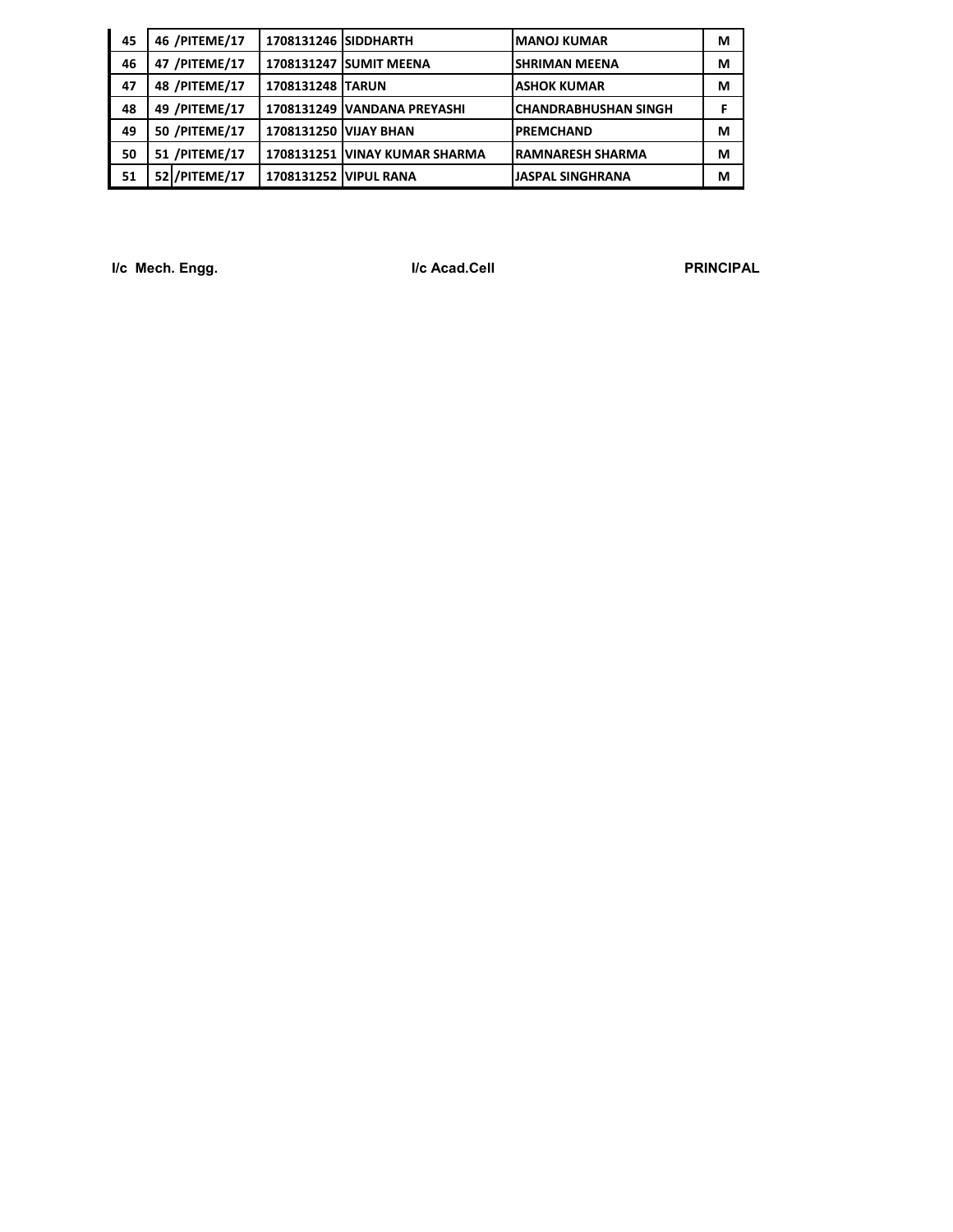|     |                      |                      | <b>GOVT. OF NCT. OF DELHI</b>       |                             |            |
|-----|----------------------|----------------------|-------------------------------------|-----------------------------|------------|
|     |                      |                      | <b>PUSA INSTITUTE OF TECHNOLOGY</b> |                             |            |
|     | <b>Roll List</b>     |                      | <b>PUSA: NEW DELHI-12</b>           |                             |            |
|     | Semester             |                      | Civil Engg. (Eve. Shift)            |                             |            |
|     | Ш                    |                      | Academic Year: 2017-18              |                             |            |
| SNo | <b>Class Roll No</b> | <b>BTE Roll No.</b>  | NAME OF STUDENTS                    | <b>FATHERS NAME</b>         | <b>SEX</b> |
| 1   | 1 /PITECIVE/17       | 1708041201           | <b>ABHISHEK KUMAR</b>               | <b>MANOJ KUMAR</b>          | М          |
| 2   | 2 /PITECIVE/17       |                      | 1708041202   ABHISHEK PANCHAL       | <b>KUNWA RPAL</b>           | М          |
| 3   | 3 /PITECIVE/17       |                      | 1708041203   ABHISHEK YADAV         | <b>HARSWAROOP</b>           | М          |
| 4   | 4 /PITECIVE/17       |                      | 1708041204 ADITYA KARAN             | <b>NAND KISHOR</b>          | М          |
| 5   | 5 /PITECIVE/17       | 1708041205           | <b>AJAY</b>                         | <b>VED PRAKASH</b>          | М          |
| 6   | 6 /PITECIVE/17       | 1708041206           | <b>ALOK</b>                         | <b>RAVINDER</b>             | М          |
| 7   | 7 /PITECIVE/17       |                      | 1708041207   ANKIT CHOUDHARY        | <b>MUKESH KUMAR</b>         | М          |
| 8   | 8 /PITECIVE/17       | 1708041208   ARAFATH |                                     | <b>MOHAMMAD MUSTAFA</b>     | М          |
| 9   | 9 /PITECIVE/17       |                      | 1708041209 ASHU KUMAR JHA           | PAWAN KUMAR JHA             | М          |
| 10  | 11 /PITECIVE/17      |                      | 1708041211 DEEPAK KUMAR             | <b>KAILASH CHAND</b>        | М          |
| 11  | 12 /PITECIVE/17      |                      | 1708041212   DEEPAK KUMAR           | <b>SHRIKANT KUMAR</b>       | М          |
| 12  | 13 /PITECIVE/17      |                      | 1708041213   DHEERAJ KUMAR          | <b>RAM KUMAR</b>            | М          |
| 13  | 14 /PITECIVE/17      |                      | 1708041214 FARHAZALAM               | <b>SHANEALAM</b>            | М          |
| 14  | 15 /PITECIVE/17      | 1708041215   HARSH   |                                     | <b>BHAGAT RAJ</b>           | М          |
| 15  | 16 /PITECIVE/17      |                      | 1708041216   KANHAIYA MISHRA        | <b>BHUVAN MISHRA</b>        | М          |
| 16  | 17 /PITECIVE/17      |                      | 1708041217 KAVITA KUMARI            | <b>LEKHRAM</b>              | F.         |
| 17  | 18 /PITECIVE/17      |                      | 1708041218 KUNDAN KUMAR BHARTI      | <b>DHANESH</b>              | М          |
| 18  | 19 /PITECIVE/17      | 1708041219   MANISH  |                                     | PARMESHWAR KUMAR SAH        | М          |
| 19  | 20 /PITECIVE/17      | 1708041220           | <b>IMOHAMMAD ABDURREHMAN KHAN</b>   | ARSHAD ALI KHAN             | М          |
| 20  | 21 /PITECIVE/17      |                      | 1708041221   MOHD SAQIB             | <b>ASLAM PARVEZ</b>         | М          |
| 21  | 22 /PITECIVE/17      |                      | 1708041222   MOHIT SINGH            | <b>MANOJ SINGH</b>          | М          |
| 22  | 23 /PITECIVE/17      | 1708041223           | <b>NAMAN JAIN</b>                   | <b>ASHU JAIN</b>            | М          |
| 23  | 24 /PITECIVE/17      | 1708041224   NAVEEN  |                                     | <b>JAGPAL SINGH</b>         | М          |
| 24  | 25 /PITECIVE/17      |                      | 1708041225   NEELESH ARORA          | <b>KAMALA RORA</b>          | М          |
| 25  | 26 /PITECIVE/17      |                      | 1708041226   NITIN KUMAR            | <b>ANIL KUMAR</b>           | М          |
| 26  | 27 /PITECIVE/17      | 1708041227           | <b>PRANAV MALIK</b>                 | JITENDER PAL MALIK          | М          |
| 27  | 29 /PITECIVE/17      | 1708041229           | <b>RAHUL KUMAR</b>                  | <b>VIRENDER YADAV</b>       | M          |
| 28  | 30 /PITECIVE/17      | 1708041230           | <b>RAHUL KUMAR PRAJAPATI</b>        | <b>SHAMBHUNATHPRAJAPATI</b> | М          |
| 29  | 31 /PITECIVE/17      | 1708041231           | <b>RAVI KUMAR</b>                   | <b>GIRISH KUMAR</b>         | М          |
| 30  | 32 /PITECIVE/17      | 1708041232           | <b>RISHABH SINGH</b>                | AMLESH SINGH                | М          |
| 31  | 33 /PITECIVE/17      | 1708041233           | RITESH RANJAN                       | AJAY KUMAR SINGH            | М          |
| 32  | 34 /PITECIVE/17      | 1708041234           | <b>ROHIT SAH</b>                    | <b>RAJENDRA SAH</b>         | М          |
| 33  | 35 /PITECIVE/17      |                      | 1708041235 ROSHAN VERMA             | <b>RAVIRANJAN KUMAR</b>     | М          |
| 34  | 36 /PITECIVE/17      | 1708041236           | <b>SACHIN</b>                       | <b>SUBHASH</b>              | М          |
| 35  | 37 /PITECIVE/17      | 1708041237           | <b>SAHIL KHAN</b>                   | SAJJANBABU KHAN             | М          |
| 36  | 38 /PITECIVE/17      | 1708041238           | <b>SANJAY RAUTELA</b>               | KUNDANSINGHRAUTELA          | М          |
| 37  | 39 /PITECIVE/17      | 1708041239           | <b>SANJEEV KUMAR</b>                | <b>UPENDRA KUMAR</b>        | М          |
| 38  | 40 /PITECIVE/17      | 1708041240           | <b>SATYAJEET ROY</b>                | <b>SUNIL ROY</b>            | М          |
| 39  | 41 /PITECIVE/17      | 1708041241           | <b>SAURAV SINGH MEENA</b>           | YOGENDRA SINGH MEENA        | M          |
| 40  | 42 /PITECIVE/17      | 1708041242           | <b>SHIVAM KANKERWAL</b>             | <b>VINOD KUMAR</b>          | М          |
| 41  | 43 /PITECIVE/17      | 1708041243           | <b>SHIVAM KUMAR</b>                 | <b>RAJENDRA KUMAR</b>       | М          |
| 42  | 44 /PITECIVE/17      | 1708041244           | SONU                                | <b>RAJ KISHORE</b>          | М          |
| 43  | 45 /PITECIVE/17      | 1708041245           | <b>SUMIT YADAV</b>                  | JAGAN SINGH                 | М          |
| 44  | 46 /PITECIVE/17      | 1708041246           | <b>TARUN KUMAR</b>                  | <b>MAHESHPAL SINGH</b>      | М          |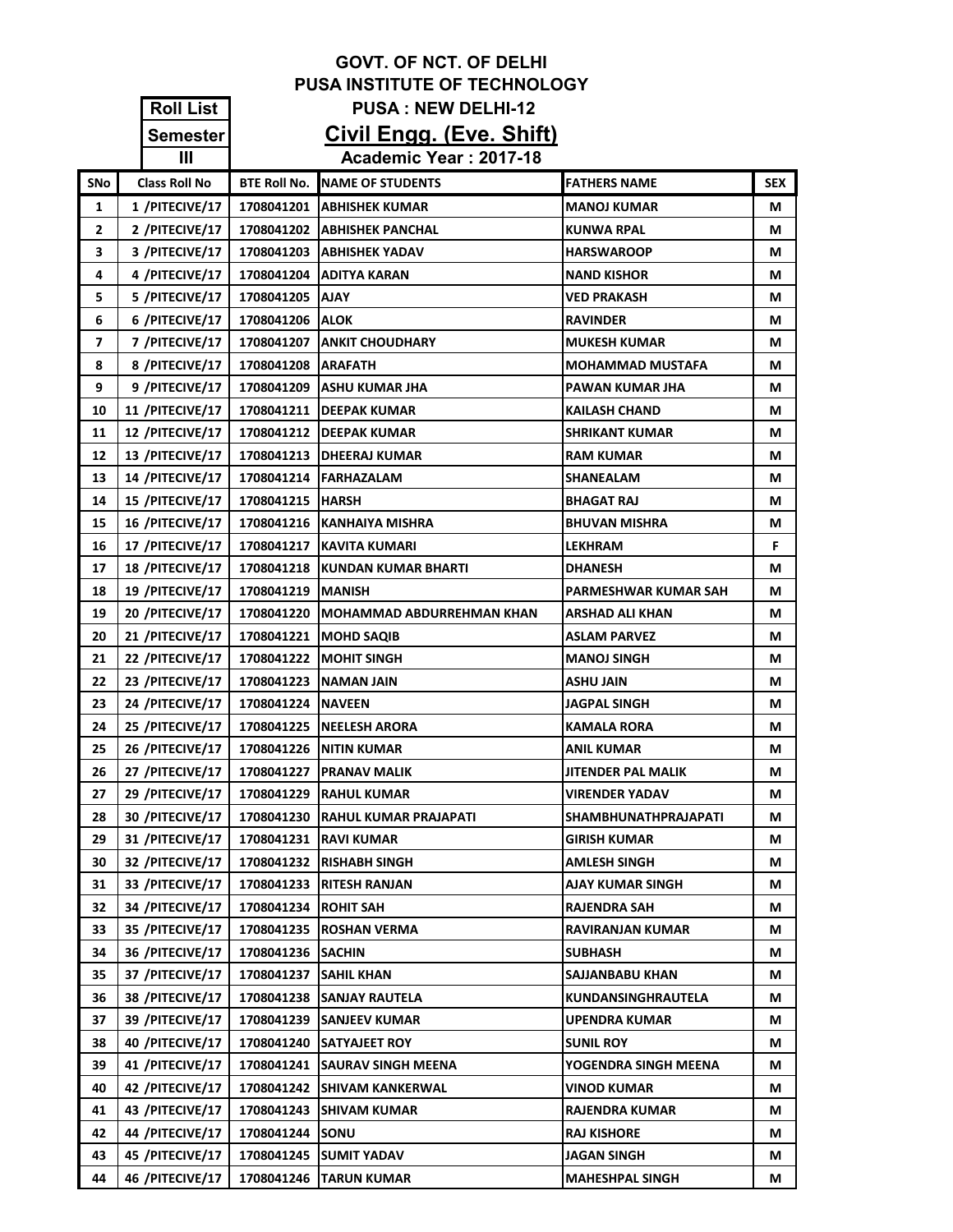| 45 | 47 /PITECIVE/17   |                          | 1708041247 TUSHAR KAUSHIK  | <b>SATYA VIRKAUSHIK</b> | M |
|----|-------------------|--------------------------|----------------------------|-------------------------|---|
| 46 | 48 /PITECIVE/17   | 1708041248   VIKAS PAL   |                            | <b>IPUSPENDRA KUMAR</b> | M |
| 47 | 49 /PITECIVE/17   | 1708041249   VISHAL ARYA |                            | <b>IRISHIRAJ ARYA</b>   | М |
| 48 | 50 /PITECIVE/17 L |                          | 1708041250   VISHAL PARSAD | <b>IRAMESWAR</b>        | м |

**I/c Civil Engg. I/c Acad.Cell PRINCIPAL**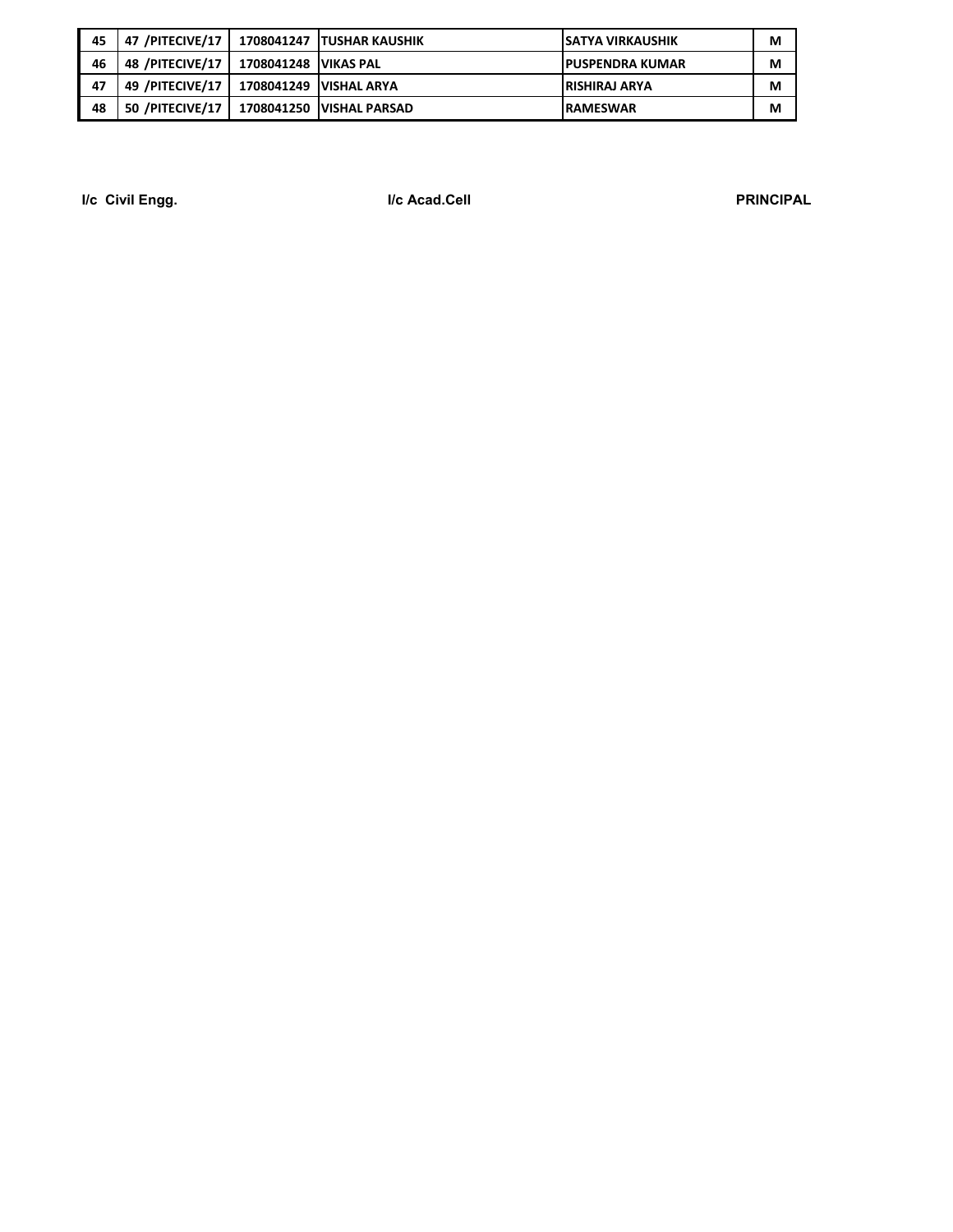|          |                                  |                          | <b>GOVT. OF NCT. OF DELHI</b>              |                                      |            |
|----------|----------------------------------|--------------------------|--------------------------------------------|--------------------------------------|------------|
|          |                                  |                          | <b>PUSA INSTITUTE OF TECHNOLOGY</b>        |                                      |            |
|          | <b>Roll List</b>                 |                          | <b>PUSA: NEW DELHI-12</b>                  |                                      |            |
|          | <b>Semester</b>                  |                          | Elect. Engg. (Eve. Shift)                  |                                      |            |
|          | $\mathbf{III}$                   |                          | Academic Year: 2017-18                     |                                      |            |
| SNo      | <b>Class Roll No</b>             | <b>BTE Roll No.</b>      | <b>NAME OF STUDENTS</b>                    | <b>FATHERS NAME</b>                  | <b>SEX</b> |
| 1        | 1 /PITEELE/17                    | 1708091201               | <b>IAAKASH</b>                             | ANIL KUMAR JAISWAL                   | М          |
| 2        | 2 /PITEELE/17                    | 1708091202               | <b>JABHISHEK PANDEY</b>                    | ANIL PANDEY                          | М          |
| 3        | 3 /PITEELE/17                    | 1708091203               | <b>AMIT KUMAR PAL</b>                      | TEJBIR SINGH PAL                     | М          |
| 4        | 4 /PITEELE/17                    | 1708091204               | <b>ANAND KUMAR JHA</b>                     | SHANKER JHA                          | М          |
| 5        | 5 /PITEELE/17                    | 1708091205               | <b>IANSHU</b>                              | OM PRAKASH KUSHWAHA                  | F.         |
| 6        | 6 /PITEELE/17                    | 1708091206               | <b>JANUJ KUMAR SINGH</b>                   | MANOJ KUMAR SINGH                    | М          |
| 7        | 8 /PITEELE/17                    | 1708091208               | <b>ASHISH RAJBHAR</b>                      | KAMLESH RAJ BHAR                     | М          |
| 8        | <b>10 /PITEELE/17</b>            | 1708091210               | <b>ICHIRA GROHILLA</b>                     | SOHANLAL ROHILLA                     | М          |
| 9        | <b>11 /PITEELE/17</b>            | 1708091211               | <b>IDEEPAK</b>                             | <b>KESHAV DEV</b>                    | М          |
| 10       | 12 /PITEELE/17                   | 1708091212               | <b>IDEEPAK KUMAR</b>                       | MROMPRAKASH VERMA                    | М          |
| 11       | 13 /PITEELE/17                   | 1708091213               | <b>IDEEPAK SHARMA</b>                      | <b>RAJKUMAR</b>                      | М          |
| 12       | 14 /PITEELE/17                   | 1708091214               | <b>IDEEPANSHU KUMAR</b>                    | <b>PINTOO RAY</b>                    | М          |
| 13       | 15 /PITEELE/17                   | 1708091215               | <b>IDEVENDER</b>                           | JAGBIR SINGH                         | М          |
| 14       | <b>16 /PITEELE/17</b>            | 1708091216               | <b>IDINESH YADAV</b>                       | TULSIPRASAD YADAV                    | М          |
| 15       | 17 /PITEELE/17                   | 1708091217               | <b>IGURDARSHAN SINGH</b>                   | MANJIT SINGH                         | М          |
| 16       | 18 /PITEELE/17                   | 1708091218               | <b>IHARSH</b>                              | KAMLA SHAH                           | М          |
| 17       | <b>19 /PITEELE/17</b>            | 1708091219               | <b>JATIN</b>                               | JAIPAL SINGH                         | М          |
| 18       | <b>20 /PITEELE/17</b>            | 1708091220               | <b>JEETU SAHU</b>                          | GANESH                               | М          |
| 19       | 21 /PITEELE/17                   | 1708091221               | <b>IKULVEER SINGH THAKUR</b>               | DILBAG SINGH THAKUR                  | М          |
| 20       | 22 /PITEELE/17                   | 1708091222               | <b>IKUNDAN KUMAR</b>                       | SUDHIR MAHTO                         | М          |
| 21       | 23 /PITEELE/17                   | 1708091223               | <b>LAKSHAY KUMAR</b>                       | AMLESHWAR KUMAR SINGH                | M          |
| 22       | 24 /PITEELE/17                   | 1708091224               | LAXMAN BHANDARI                            | <b>GIRDHARI SINGH BHANDARI</b>       | М          |
| 23       | 25 /PITEELE/17                   | 1708091225               | <b>IMANISH</b>                             | SHAILENDRA SHAH                      | М          |
| 24       | 26 /PITEELE/17                   | 1708091226               | <b>IMANISHA SINGH</b>                      | VINODKUMAR SINGH                     | F.         |
| 25       | 27 /PITEELE/17                   | 1708091227               | <b>IMANISH KUMAR JHA</b>                   | <b>MANOJ KUMAR JHA</b>               | М          |
| 26       | 28 /PITEELE/17                   | 1708091228               | <b>IMANISH SINGH</b>                       | YOGENDER SINGH                       | М          |
| 27       | <b>29 /PITEELE/17</b>            | 1708091229               | <b>MOHITDWIVEDI</b>                        | SUDHIR DWIVEDI                       | М          |
| 28       | 30 /PITEELE/17                   | 1708091230               | <b>MOHIT KHATAK</b>                        | ASHOK KUMAR KHATAK                   | М          |
| 29       | 31 /PITEELE/17<br>32 /PITEELE/17 | 1708091231               | <b>MOHIT KUMAR</b>                         | <b>GOPAL KRISHAN</b>                 | М          |
| 30       | 33 /PITEELE/17                   | 1708091232               | INEERAJ KUMAR                              | JAGDISH CHAND                        | М          |
| 31<br>32 | 34 /PITEELE/17                   | 1708091233               | PRAHLAAD CHAUHAN                           | DEVNARAYAN CHAUHAN                   | M<br>М     |
|          |                                  | 1708091234               | <b>RAHUL</b>                               | MANGTU RAM                           |            |
| 33<br>34 | 35 /PITEELE/17<br>36 /PITEELE/17 | 1708091235<br>1708091236 | <b>RAHUL CHAUHAN</b><br><b>RAHUL MEENA</b> | KEDAR CHAUHAN<br>PRAHLAD KUMAR MEENA | M<br>М     |
| 35       | 37 /PITEELE/17                   | 1708091237               | <b>RAHUL SINGHMAR</b>                      | KULDEEP SINGHMAR                     | М          |
| 36       | 38 /PITEELE/17                   | 1708091238               | <b>RICKY KUMAR</b>                         | BHUWNESHWAR SINGH                    | М          |
| 37       | 39 /PITEELE/17                   | 1708091239               | <b>RISHIKESH KUMAR</b>                     | ABHIMANU KUMAR MISHRA                | М          |
| 38       | 40 /PITEELE/17                   | 1708091240               | <b>RITIK RATHORE</b>                       | SETHPAL RATHORE                      | М          |
| 39       | 41 /PITEELE/17                   | 1708091241               | <b>SACHIN</b>                              | JAINARAYAN                           | М          |
| 40       | 42 /PITEELE/17                   | 1708091242               | <b>SANDEEP KUMAR</b>                       | RAMESHWAR YADAV                      | M          |
| 41       | 43 /PITEELE/17                   | 1708091243               | <b>SHASHANK BHATIA</b>                     | SANDEEP BHATIA                       | М          |
| 42       | 44 /PITEELE/17                   | 1708091244               | <b>SHIVLAL</b>                             | ISHWARLAL                            | М          |
| 43       | 45 /PITEELE/17                   | 1708091245               | <b>SHUBHAM RAI</b>                         | OM PRAKASH                           | М          |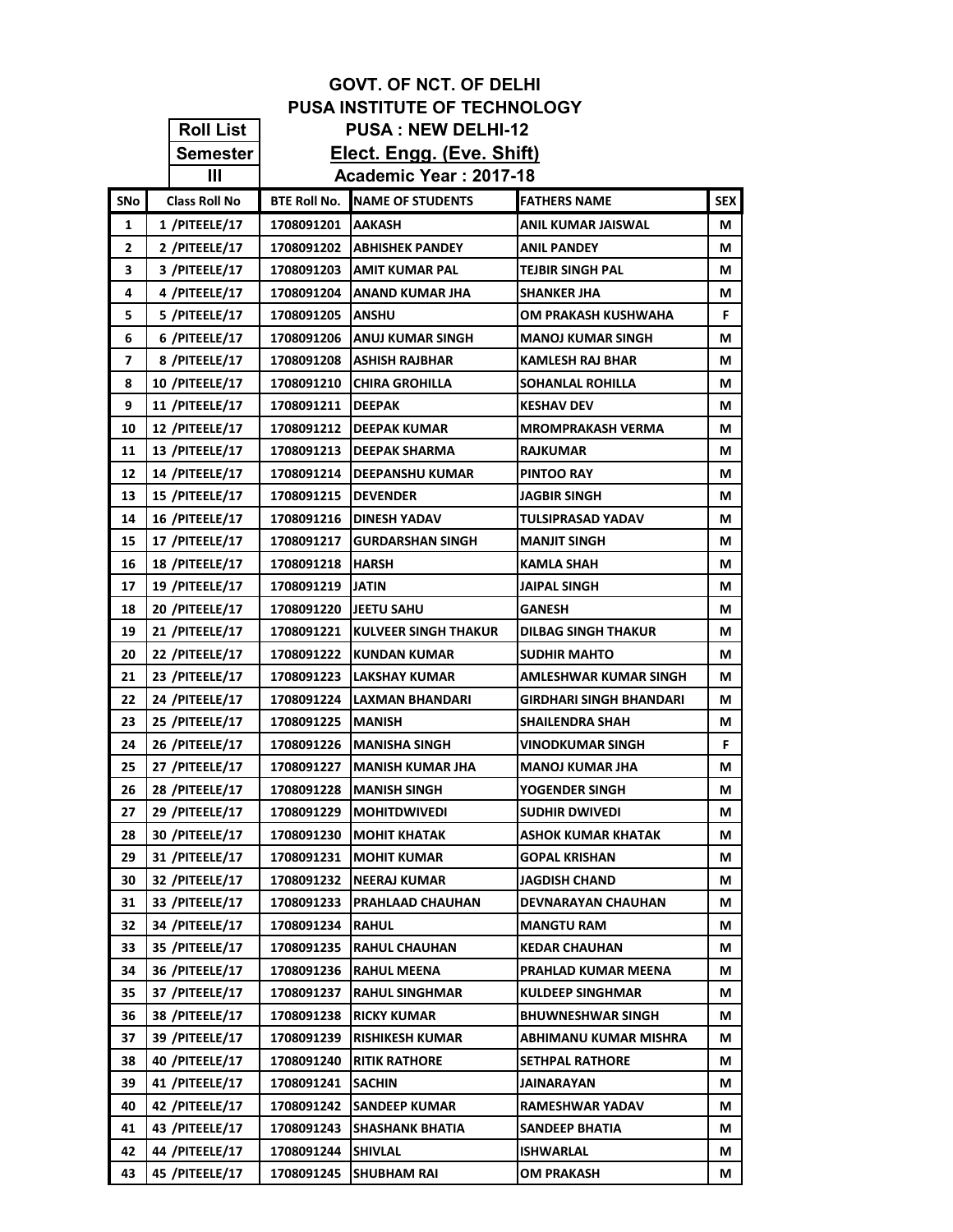| 44 | 46 /PITEELE/17 |            | 1708091246 ISUJIT KUMAR SHAH | <b>JAMIR SHAH</b> | M |
|----|----------------|------------|------------------------------|-------------------|---|
| 45 | 47 /PITEELE/17 | 1708091247 | <b>ISUNIL</b>                | <b>RAMSHAKAL</b>  | M |
| 46 | 48 /PITEELE/17 | 1708091248 | <b>ISUSHILA CHAUHAN</b>      | <b>ILALCHAND</b>  |   |
| 47 | 49 /PITEELE/17 | 1708091249 | <b>VIJAY PAL</b>             | <b>IMOTILAL</b>   | M |
| 48 | 50 /PITEELE/17 | 1708091250 | <b>VIKAS</b>                 | <b>IDEEPAK</b>    | M |

**I/c Elect. Engg. I/c Acad.Cell PRINCIPAL**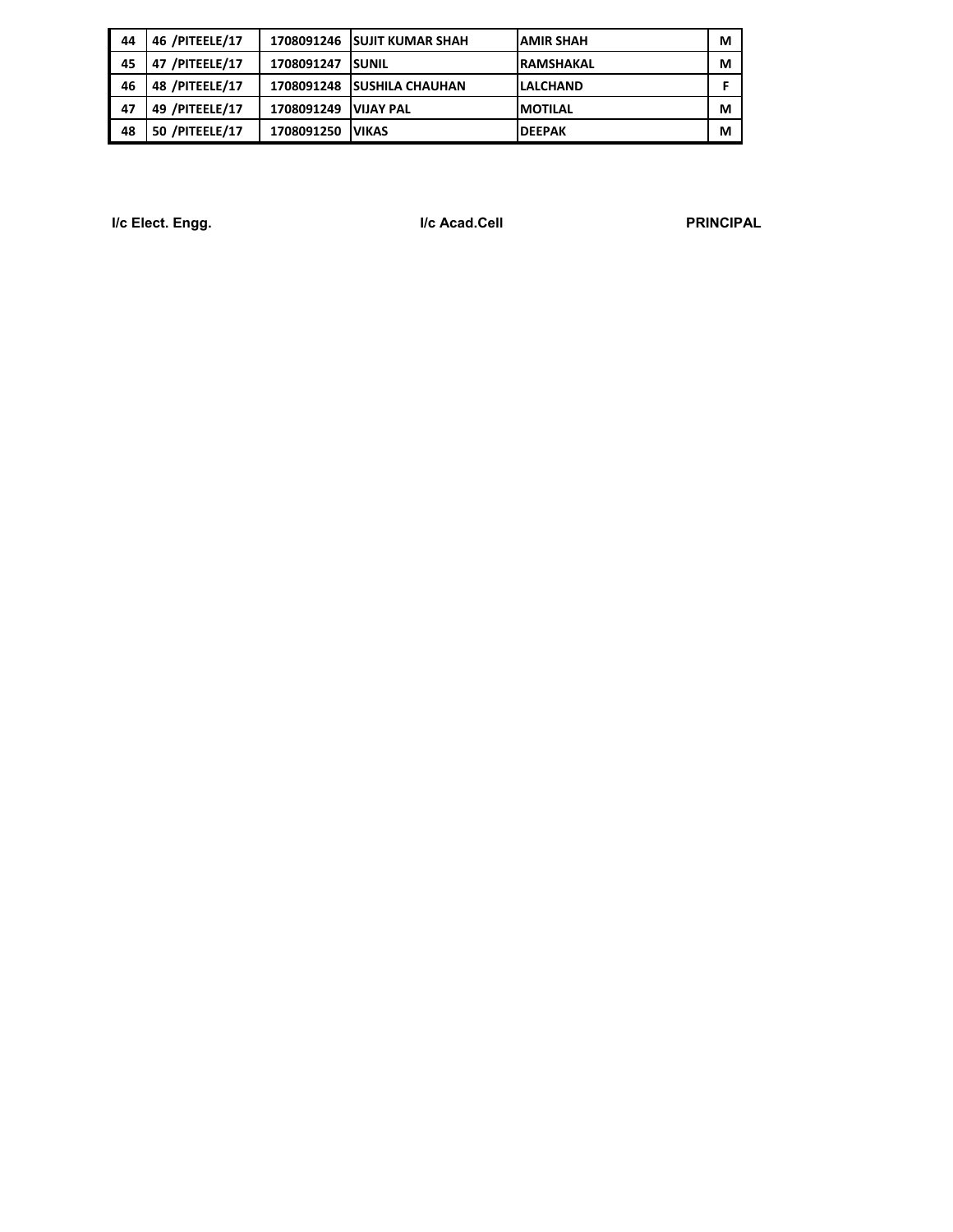|              | <b>GOVT. OF NCT. OF DELHI</b> |                        |                                       |                                |            |  |
|--------------|-------------------------------|------------------------|---------------------------------------|--------------------------------|------------|--|
|              |                               |                        | <b>PUSA INSTITUTE OF TECHNOLOGY</b>   |                                |            |  |
|              | <b>Roll List</b>              |                        | <b>PUSA: NEW DELHI-12</b>             |                                |            |  |
|              | <b>Semester</b>               |                        | Elex. Comm. Engg. (Eve. Shift)        |                                |            |  |
|              | $\mathbf{III}$                |                        | Academic Year: 2017-18                |                                |            |  |
| SNo          | <b>Class Roll No</b>          |                        | <b>BTE ROII NO. INAME OF STUDENTS</b> | <b>FATHERS NAME</b>            | <b>SEX</b> |  |
| 1            | 1 /PITEECE/17                 | 1708081201   ABHISHEK  |                                       | <b>SUNIL SINGH</b>             | М          |  |
| $\mathbf{2}$ | 2 /PITEECE/17                 |                        | 1708081202   ABHISHEK BHATIA          | <b>RAJESH BHATIA</b>           | М          |  |
| 3            | 3 /PITEECE/17                 |                        | 1708081203   ABHISHEK KUMAR           | <b>RAJESH KUMAR</b>            | M          |  |
| 4            | 4 /PITEECE/17                 |                        | 1708081204   AKASH KUMAR              | <b>MANICKAM</b>                | М          |  |
| 5.           | 6 /PITEECE/17                 |                        | 1708081206   AMAAN JAED               | <b>JAVEDA KHTAR</b>            | М          |  |
| 6            | 7 /PITEECE/17                 |                        | 1708081207 AMIT KUMAR                 | <b>MANOJ KUMAR</b>             | М          |  |
| 7            | 8 /PITEECE/17                 |                        | 1708081208   AMIT KUMAR               | PREM NATH JHA                  | М          |  |
| 8            | 9 /PITEECE/17                 | 1708081209   AMRIT RAJ |                                       | <b>KALESHWAR PRASAD</b>        | М          |  |
| 9            | <b>10 /PITEECE/17</b>         | 1708081210   ANJALI    |                                       | <b>ATAR SINGH</b>              | F.         |  |
| 10           | <b>11 /PITEECE/17</b>         |                        | <b>1708081211   ANSHUM KUMAR</b>      | <b>MANMOHAN KUMAR</b>          | М          |  |
| 11           | 12 /PITEECE/17                |                        | 1708081212 AYUSH SAHAY                | <b>VIJAY KANTSAHAY</b>         | М          |  |
| 12           | <b>14 /PITEECE/17</b>         | 1708081214   DEEPAK    |                                       | <b>VIRENDER KUMAR</b>          | М          |  |
| 13           | 15 /PITEECE/17                |                        | 1708081215 DEEPAK KUMAR               | <b>RAJ KUMAR</b>               | М          |  |
| 14           | 16 /PITEECE/17                |                        | 1708081216 IDIVYANSHU KUMAR           | VIVEKANAD                      | М          |  |
| 15           | 17 /PITEECE/17                |                        | 1708081217   GAGAN MITTAL             | <b>MOHANLAL MITTAL</b>         | М          |  |
| 16           | <b>18 /PITEECE/17</b>         |                        | 1708081218 GAURAV KUMAR               | <b>SUDHIR PRASAD</b>           | М          |  |
| 17           | <b>19 /PITEECE/17</b>         |                        | 1708081219   HARSH BHUSHAN            | <b>ANJEET BHUSHAN</b>          | М          |  |
| 18           | <b>20 /PITEECE/17</b>         |                        | 1708081220 KUSHAGRA KUMAR             | <b>RAKESH KUMAR</b>            | М          |  |
| 19           | 21 /PITEECE/17                | 1708081221   MAYANK    |                                       | <b>VIMAL KUMAR</b>             | М          |  |
| 20           | 22 /PITEECE/17                |                        | 1708081222   MD SHADAB                | <b>MEHBOOBALI</b>              | М          |  |
| 21           | 23 /PITEECE/17                |                        | 1708081223   MEHAK KUMARI             | SHYAMBABU                      | F.         |  |
| 22           | 24 /PITEECE/17                |                        | 1708081224 IMEHUL SINGH               | <b>SATBIR SINGH</b>            | М          |  |
| 23           | 25 /PITEECE/17                |                        | 1708081225 MOHD NASEEM CHOUDHARY      | MUNSABALI                      | М          |  |
| 24           | 26 /PITEECE/17                |                        | 1708081226 NAMAN KUMAR SONKER         | <b>DINESH KUMAR SONKER</b>     | М          |  |
| 25           | 27 /PITEECE/17                | 1708081227 NARAYANI    |                                       | <b>AVADH KISHORE CHOUDHARY</b> | F.         |  |
| 26           | 28 /PITEECE/17                |                        | 1708081228   NAVPRABHAT DEWARI        | <b>NARAYAN SINGH</b>           | М          |  |
| 27           | 29 /PITEECE/17                | 1708081229 NEERAJ JHA  |                                       | DILIP JHA                      | M          |  |
| 28           | <b>30 /PITEECE/17</b>         |                        | 1708081230   PARDEEP KUMAR            | <b>SANTOSH KUMAR</b>           | М          |  |
| 29           | 31 /PITEECE/17                |                        | 1708081231   PAWAN CHAUKIYAL          | RAKESH PRASAD CHAUKIYAL        | М          |  |
| 30           | 32 /PITEECE/17                |                        | 1708081232 PAWAN KUMAR                | RADHA RAMAN DUBEY              | М          |  |
| 31           | 33 /PITEECE/17                |                        | 1708081233 PRASHANT KUMAR             | <b>RAJESH KUMAR</b>            | М          |  |
| 32           | 34 /PITEECE/17                |                        | 1708081234 PULKIT YADAV               | <b>PRAVESH KUMAR</b>           | М          |  |
| 33           | <b>35 /PITEECE/17</b>         |                        | 1708081235 RAJA VIRENDRA MOHAN        | VIJAY KUMAR                    | М          |  |
| 34           | <b>36 /PITEECE/17</b>         | 1708081236   ROHIT     |                                       | JAI PRAKASH                    | M          |  |
| 35           | 37 /PITEECE/17                |                        | 1708081237 RUCHIKA KUMARI             | SURESH KUMAR MISHRA            | F.         |  |
| 36           | <b>38 /PITEECE/17</b>         |                        | 1708081238 SHREYANSHI KANT            | <b>KRISHANKANT SINGH VERMA</b> | F.         |  |
| 37           | <b>39 /PITEECE/17</b>         | 1708081239 SHUBHAM     |                                       | <b>HIRASINGH BISHT</b>         | М          |  |
| 38           | 40 /PITEECE/17                |                        | 1708081240 SONU KUMAR                 | <b>NAND KISHOR SAW</b>         | М          |  |
| 39           | 41 /PITEECE/17                |                        | 1708081241   SRI NIWAS KUMAR          | <b>SUJEET KUMAR</b>            | M          |  |
| 40           | 43 /PITEECE/17                |                        | 1708081243   SURAJ SINGH              | <b>SANJAY SINGH</b>            | М          |  |
| 41           | 44 /PITEECE/17                | 1708081244 SURENDER    |                                       | GHANSHYAM                      | M          |  |
| 42           | 45 /PITEECE/17                |                        | 1708081245 TUSHAR KUMAR               | <b>UMESH KUMAR</b>             | М          |  |
| 43           | 46 /PITEECE/17                |                        | 1708081246 UTKARSH KUMAR              | <b>SANTOSH KUMAR</b>           | М          |  |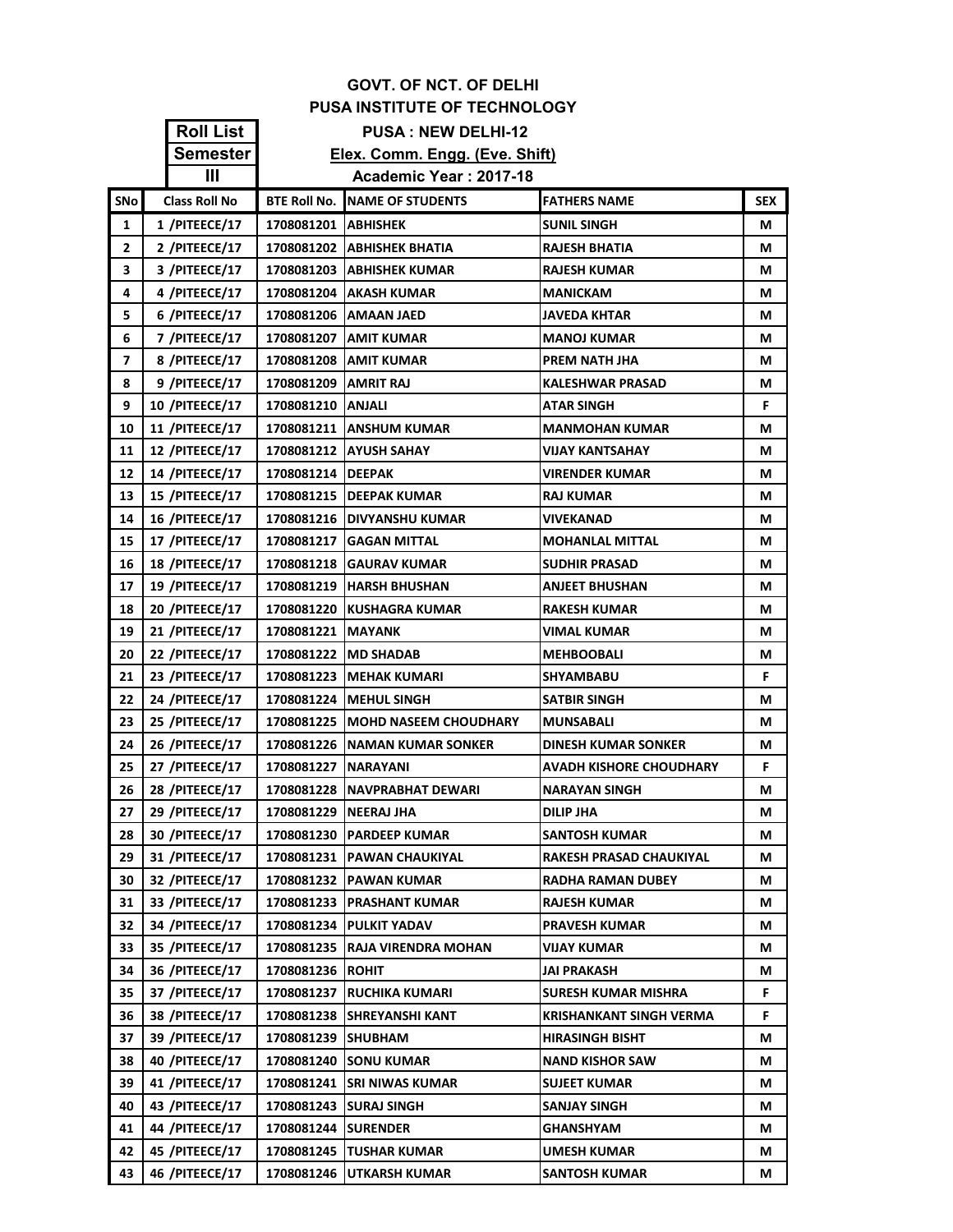| -44 | 47 /PITEECE/17 | 1708081247   VIKASH KUMAR RAJAK | ILAL DEV RAJAK                | M |
|-----|----------------|---------------------------------|-------------------------------|---|
| -45 | 48 /PITEECE/17 | <b>1708081248 VINEET KUMAR</b>  | <b>GANESH MAHTO</b>           | М |
| -46 | 49 /PITEECE/17 | 1708081249 VIPUL SHARMA         | <b>IYOGENDER KUMAR SHARMA</b> | М |
| -47 | 50 /PITEECE/17 | 1708081250 YASH SHARMA          | <b>ISAMEER KUMAR SHARMA</b>   | М |

**I/c Elex. Comm. Engg. I/c Acad.Cell PRINCIPAL**